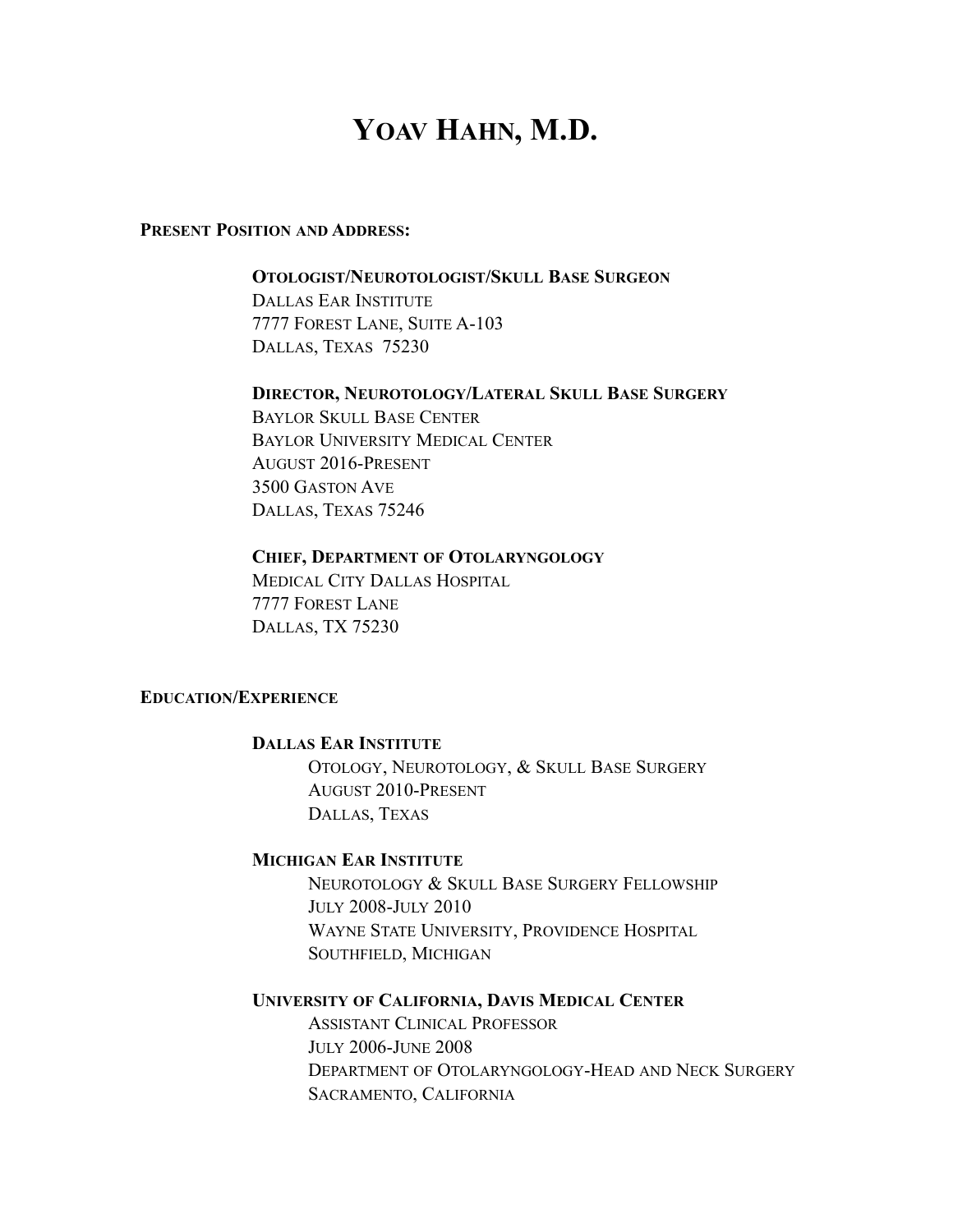# **KAISER PERMANENTE SACRAMENTO MEDICAL CENTER**

OTOLARYNGOLOGIST/HEAD & NECK SURGEON JULY 2006-JUNE 2008 DEPARTMENT OF HEAD & NECK SURGERY SACRAMENTO, CALIFORNIA

#### **UNIVERSITY OF CALIFORNIA, DAVIS MEDICAL CENTER**

OTOLARYNGOLOGY-HEAD AND NECK SURGERY RESIDENCY JULY 2002-JUNE 2006 DEPARTMENT OF OTOLARYNGOLOGY-HEAD AND NECK SURGERY SACRAMENTO, CALIFORNIA

#### **BROWN UNIVERSITY-RHODE ISLAND HOSPITAL**

RESIDENT, GENERAL SURGERY JULY 2001-JUNE 2002 DEPARTMENT OF SURGERY PROVIDENCE, RHODE ISLAND

#### **BROWN UNIVERSITY-RHODE ISLAND HOSPITAL**

INTERN, GENERAL SURGERY JULY 2000- JUNE 2001 DEPARTMENT OF SURGERY PROVIDENCE, RHODE ISLAND

#### **UNIVERSITY OF MISSOURI-KANSAS CITY**

DOCTOR OF MEDICINE AUGUST 1994-MAY 2000 BACHELOR OF SCIENCE AUGUST 1994-MAY 2000

#### **UNIVERSITY OF CHICAGO**

LIBERAL ARTS MAJOR SEPTEMBER 1993-JUNE 1994 CHICAGO, ILLINOIS

#### **BOARD CERTIFICATION**

| 1998 | USMLE I                          |
|------|----------------------------------|
| 1999 | USMLE II                         |
| 2002 | USMLE III                        |
| 2007 | AMERICAN BOARD OF OTOLARYNGOLOGY |
| 2011 | NEUROTOLOGY/SKULL BASE SURGERY   |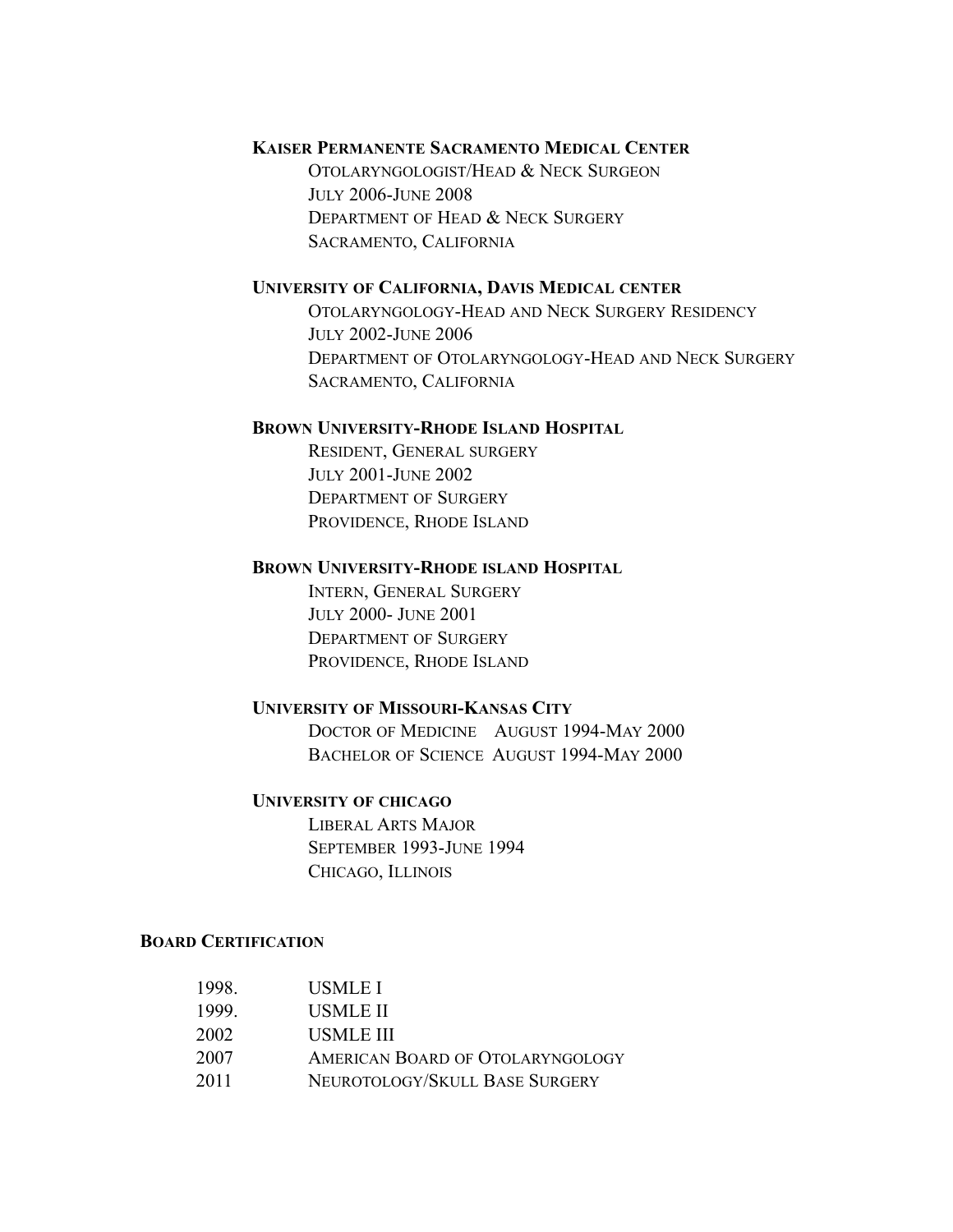# **HONORS AND AWARDS**

| <b>ONGOING</b> | <b>Manuscript Reviewer</b>                            |
|----------------|-------------------------------------------------------|
|                | The Laryngoscope                                      |
|                | Otology/Neurotology Section                           |
| 2010.          | Radio Interview Expert- Daybreak USA                  |
|                | <b>Teenage Hearing Loss</b>                           |
|                | August 18th                                           |
| 2009.          | <b>First Prize Winner Oral Presentation</b>           |
|                | 74th Annual Research Day                              |
|                | St. John Health System/Providence Hospital            |
| 2006           | Winner Best Temporal Bone Dissection                  |
|                | <b>UC Davis Medical Center</b>                        |
| 2006           | Division of Laryngology Airway Award                  |
|                | <b>UC Davis Medical Center</b>                        |
| 2005           | <b>Winner Best Sinus Dissector</b>                    |
|                | <b>UC Davis Medical Center Sinus Course</b>           |
|                |                                                       |
| 2002           | Dean's Teaching Excellence Award                      |
|                | <b>Brown Medical School</b>                           |
| 2000           | Dr. Edward J. Twin Physician's Scholar Award          |
|                | University of Missouri-Kansas City School of Medicine |
| 2000           | Excellence in Research Award                          |
|                | University of Missouri-Kansas City School of Medicine |
| 1999           | James Mongan Fellowship in Health Policy and          |
|                | Administration                                        |
|                | Massachusetts General Hospital/Partners Healthcare    |
|                |                                                       |

# **ADMINISTRATIVE APPOINTMENTS**

| 2004-2006 | <b>Resident Representative</b>   |
|-----------|----------------------------------|
|           | <b>Quality of Care Committee</b> |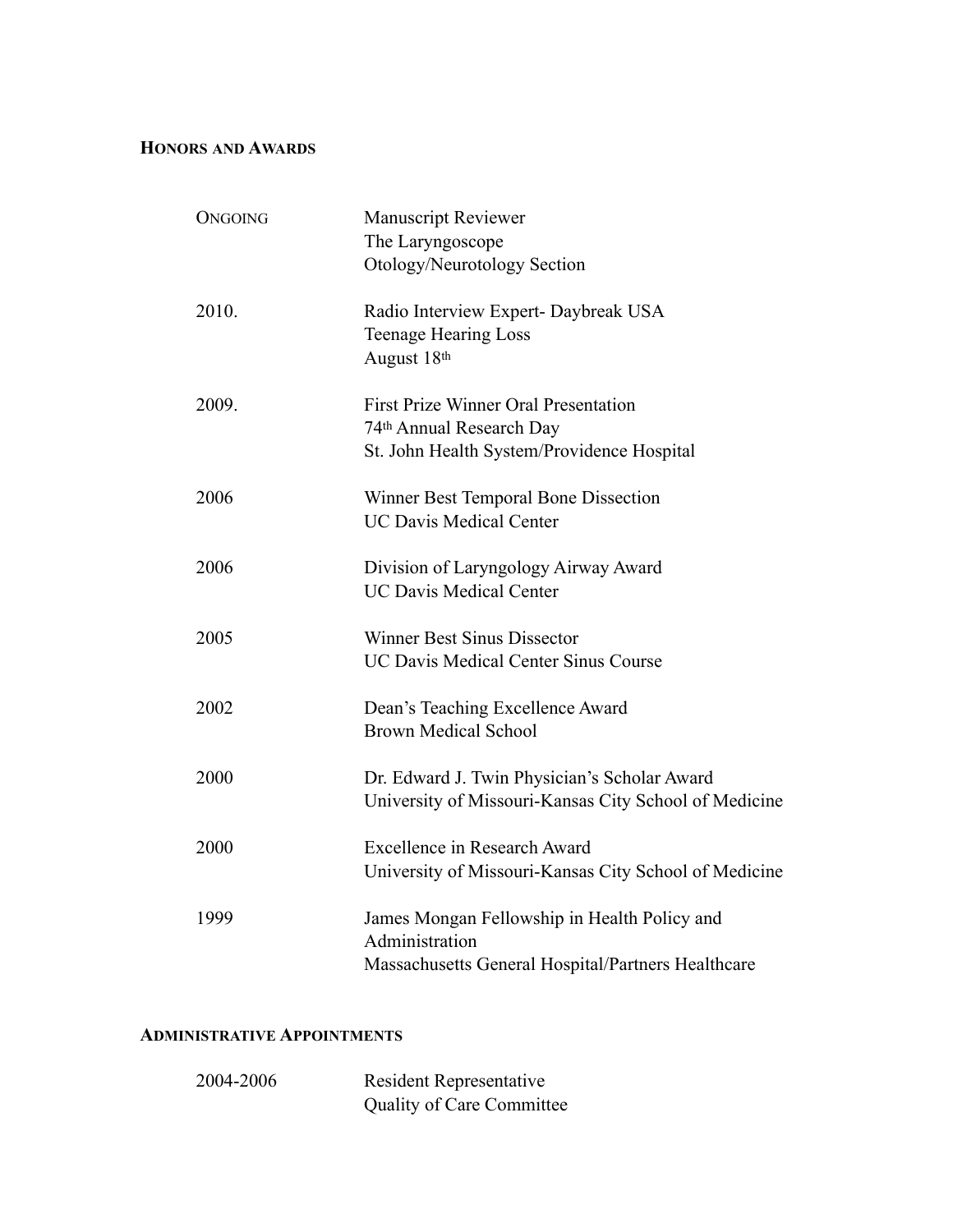|           | University of California Davis Medical Center                         |
|-----------|-----------------------------------------------------------------------|
| 2003-2004 | Information Officer<br>American Academy of Otolaryngology-Head & Neck |
|           | Surgery Section for Residents & Fellows                               |
| 2003-2006 | <b>Resident Representative</b>                                        |
|           | <b>Graduate Medical Education Committee</b>                           |
|           | University of California Davis Medical Center                         |
| 2003-2006 | <b>Resident Representative</b>                                        |
|           | <b>Medical Records Committee</b>                                      |
|           | University of California Davis Medical Center                         |
| 2002-2006 | Vice Chairman                                                         |
|           | Resident Medical Staff Committee                                      |
|           | University of California Davis Medical Center                         |

#### **MEMBERSHIPS**

American Neurotology Society American Academy of Otolaryngology-Head & Neck Surgery Dallas County Medical Society Dallas Academy of Otolaryngology

## **BOOK CHAPTERS**

**Hahn Y,** Kartush J. Otosclerosis. In *Essentials of Otology & Neurotology.* Babu S editor. Plural Publishing, 2013

**Hahn Y,** Bojrab DI. Gamma Knife Radiosurgery. In *Essentials of Otology & Neurotology.* Babu S editor. Plural Publishing, 2013

**Hahn Y,** Brodie HA.Osteoradionecrosis of the Temporal Bone. In *The Textbook of Essential Tissue Healing of the Face and Neck.* DB Hom, PA Hebda, AK Gosain, CD Friedman editors. BC Decker, Inc. 2008

# **PUBLICATIONS/PRESENTATIONS**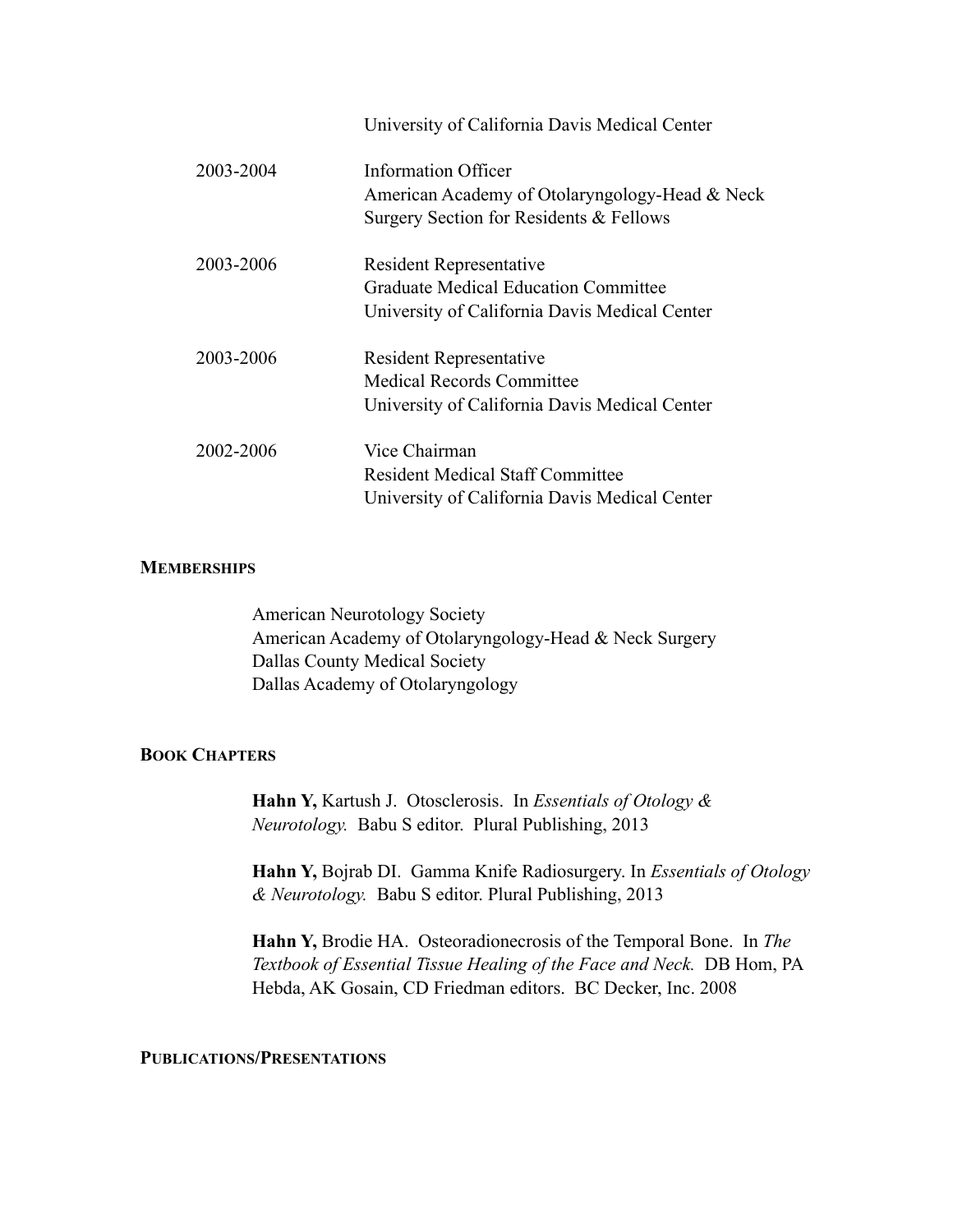**Hahn Y**, Bojrab DI. Cochlear fistula in a noncholesteatomatous ear. *ENT-Ear, Nose &Throat Journal. 2014 September;(93)9.* 

Krass J, **Hahn Y,** Karami K, Babu S, Pieper DR. Endoscopic Assisted Resection of Prepontine Epidermoid Cysts. *Journal Neurol Surg A Cent Eur Neurosurg.* 2013 Mar 15.

Park SS, Grills IS, Bojrab D, Pieper D, Kartush J, Maitz A, Martin A, Perez E, **Hahn Y,** Ye H, Martinez A, Chen P. Longitudinal Assessment of Quality of Life and Audiometric Test Outcomes in Vestibular Schwannoma Patients Treated With Gamma Knife Surgery. *Otology & Neurotology*, 2011 Mar 23.

**Hahn Y**, Isaacs R, Belafsky PC.Laryngeal Paraganglioma. *ENT Journal.*  2010 Oct;89(10):482-3.

**Hahn Y,** Bojrab DI. Minimally Invasive Laser Contraction Myringoplasty in Gerbils.

Presented at the American Academy of Otolaryngology-Head & Neck Surgery Meeting. September 26-29, 2010. Boston, MA

**Hahn Y,** Zappia J. Modified Resurfacing Repair for Superior Semicircular Canal Dehiscence. *Otolaryngology-Head & Neck Surgery.*  2010 May;142(5):763-4.

> Presented at the American Academy of Otolaryngology-Head & Neck Surgery Meeting. Oct 4-7, 2009. San Diego, CA

**Hahn Y,** Diaz R, Hartman J, Bobinski M, Brodie HA. Assessing Stapes Piston Position using Computed Tomography: A Cadaveric Study. *Otology & Neurotology*. 2009 Feb;30(2):223-30.

> Presented at the American Neurotology Society Annual Meeting. May 2-3, 2008. Orlando, FL

Blumenfeld L, **Hahn Y**, LePage A, Leonard R, Belafsky PC. Transcutaneous Electrical Stimulation Versus Traditional Dysphagia Therapy: A Case-Control Study*. Otolaryngol Head Neck Surg*. 2006 Nov; 135(5):754-7.

Navarro Martin A, Maitz A, Grills I, Bojrab D, Kartush J, Chen PY, **Hahn Y,** Pieper D. Successful Treatment of Glomus Jugulare Tumours with Gamma Knife Radiosurgery: Clinical and Physical Aspects of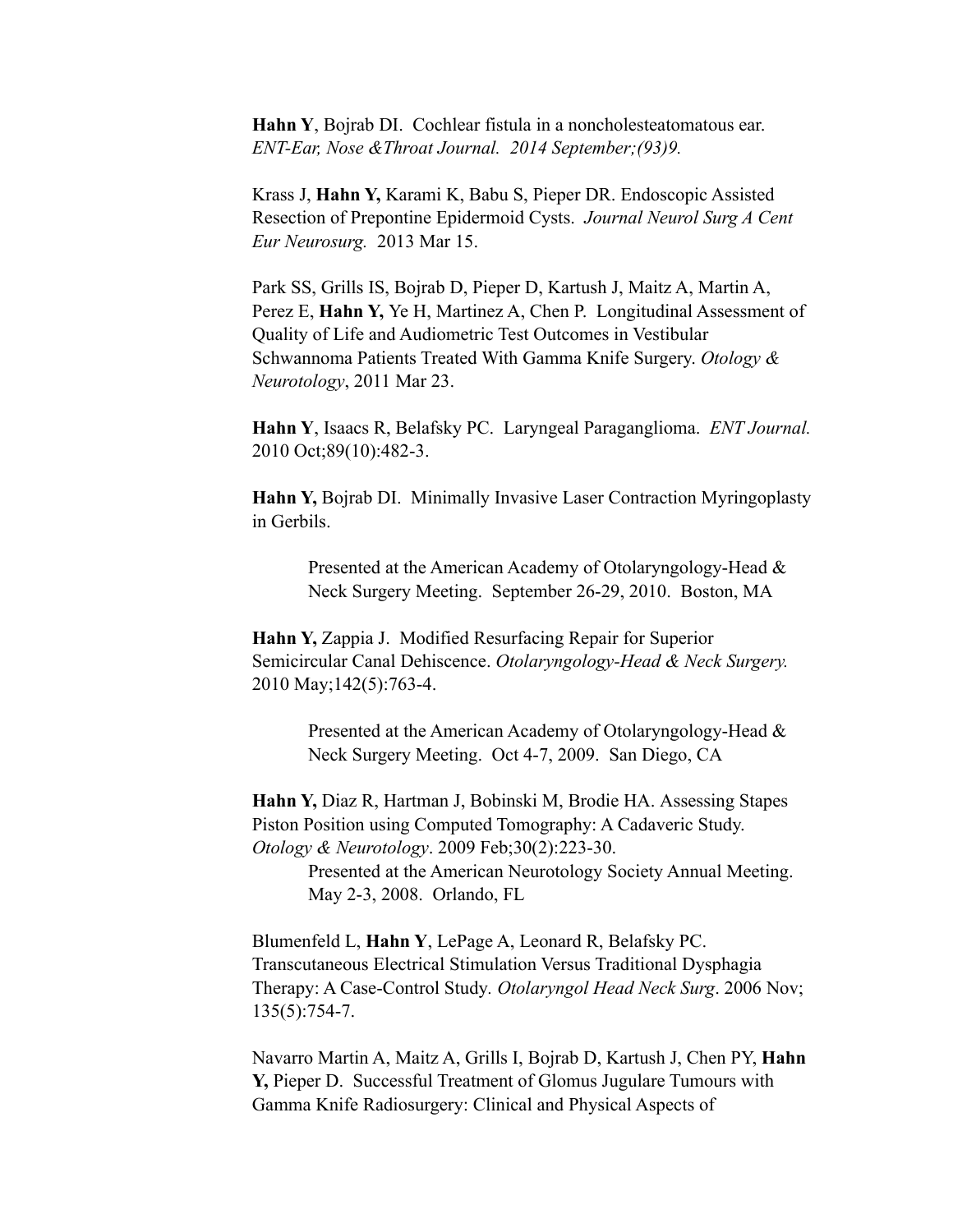Management and Review of the Literature. *Clin Transl Oncol*. 2010;12:55-62

**Hahn Y,** Bojrab DI.Outcomes following ossicular chain reconstruction with composite prostheses: hydroxyapatite-polyethylene vs. hydroxyapatite-titanium. *Ear Nose Throat J.* 2013 Jun;92(6): 250-254

Krass J, **Hahn Y,** Karami K, Babu S, Pieper DR. Endoscopic assisted Resection of Prepontine Epidermoid Cysts. *J Neurol Surg A Cent Eur Neurosurg.* 2014 Mar;75(2): 120-5

Park SS, Grills IS, Bojrab D, Pieper D, Kartush J, Maitz A, Martin A, Perez E, **Hahn Y,** Ye H, Martinez A, Chen P. Longitudinal Assessment of Quality of Life and audiometric test outcomes in vestibular schwannoma patients treated with gamma knife surgery. *Otol Neurotol. 2011 Jun; 32(4):676-9* 

Bojrab D, Martinez Perez E, Grills I, **Hahn Y**, Pfannenstiel T, Pieper D, Chen P, Ye H, Maitz A. Quality of Life in Patients Treated with Gamma Knife Stereotactic Radiosurgery for Acoustic Neuroma. *Int J Rad Oncol.*  2009 Nov;75(3):S518

Enepekides DJ, **Hahn Y**, Donald P. Temporal Bone Carcinoma: The UC Davis Experience.

> Presented at the Canadian Society of Otolaryngology-Head and Neck Surgery 58th Annual Meeting. May 16-19, 2004 Quebec City, Quebec.

Chang C, **Hahn Y**, Van Way C, Dhar A. "The Use of Insulin and Dextrose during Resuscitation from Hemorrhagic Shock increases Hepatic ATP." *J Surgical Research* 2000, Aug; 92(2): 171-6.

**Hahn, Y**: "The Story of David." *The Human Factor* (Humanities Journal of the University of Missouri-Kansas City School of Medicine). 1999; 1:13.

#### **MEETINGS AND COURSES**

American Neurotology Society Annual Spring Meeting. April, 2018. National Harbor, MD. March, 2018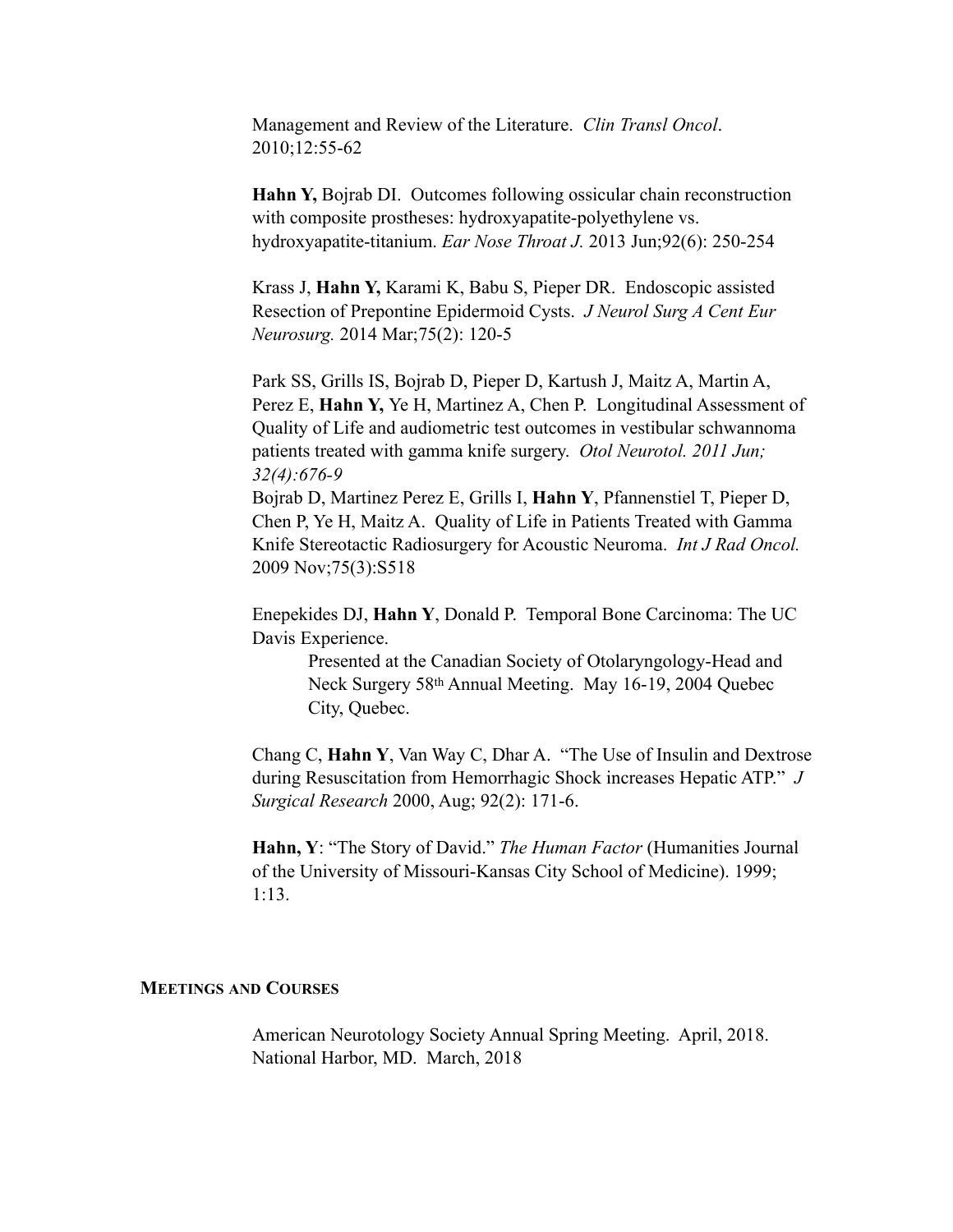American Neurotology Society Annual Meeting. Chicago, IL. September, 2017

American Neurotology Society Annual Meeting. San Diego, CA. September, 2016

American Neurotology Society Annual Meeting. Dallas, TX. September, 2015.

American Neurotology Society Annual Meeting. Orlando, FL. October, 2014.

American Academy of Otolaryngology-Head and Neck Surgery Meeting. San Francisco, CA. September 2011.

American Academy of Otolaryngology-Head and Neck Surgery Meeting. Boston, MA. September 2010.

American Otological Society/American Neurotology Society Annual Meeting. Phoenix, AZ. May 2009.

American Academy of Otolaryngology-Head and Neck Surgery Meeting. San Diego, CA. October 2009.

American Otological Society/American Neurotology Society Annual Meeting. Orlando, FL. May 2008.

Stanford University Otology & Neurotology Update. San Francisco, CA. November 2006.

House Ear Institute Temporal Bone Dissection Course. Los Angeles, CA. June 4-7, 2006

The Osler Institute Otolaryngology Review Course. Chicago, IL April 8-13, 2005

University of California-Davis Medical Center Temporal Bone Dissection Course. Sacramento, CA March 2006, March 2005, February 2004, February 2003

University of California-Davis Medical Center Endoscopic Skull Base Surgery Course. Sacramento, CA February 2005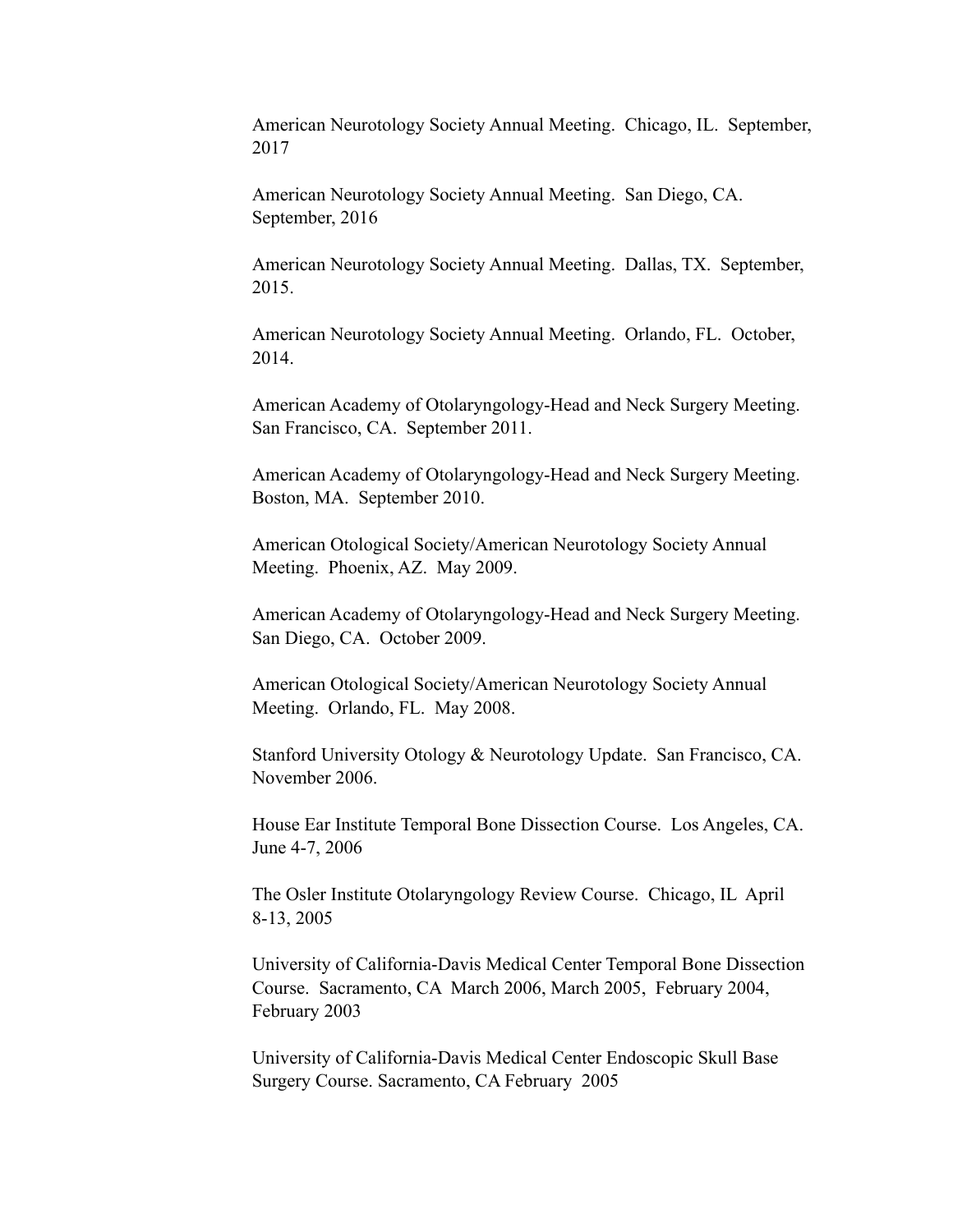AO/ASIF Principles of Operative Treatment of Craniomaxillofacial Trauma and Reconstruction. New York, NY September 2004 American Academy of Otolaryngology-Head and Neck Surgery Annual Meeting, New York, NY September 2004

University of California-Davis Medical Center Sinus Course Sacramento, CA May 2005, May 2004, May 2003

Legislative Briefing Day/Washington Advocacy Week Lobbying on Capitol Hill. Washington, DC March 2004

Clinician-Patient Communication to Enhance Health Outcomes, The Bayer Institute.

University of California-San Francisco Otolaryngology Update Course. San Francisco, CA October 2003

American Academy of Otolaryngology-Head and Neck Surgery Annual Meeting, Orlando, FL September 2003

 AO/ASIF Principles of Craniofacial Reconstruction Course Orlando, FL September 2003

Leibinger Mandibular Fracture Plating Course University of California-Davis, Sacramento, CA March 2003

#### **LICENSURE**

State of Texas 2010-present

#### **LANGUAGES**

Fluent in Hebrew Conversational in Spanish

# **OTHER ACTIVITES**

Piano Recitalist at Carnegie Hall, New York, NY 1993

Enjoys spending time with his three children and wife.